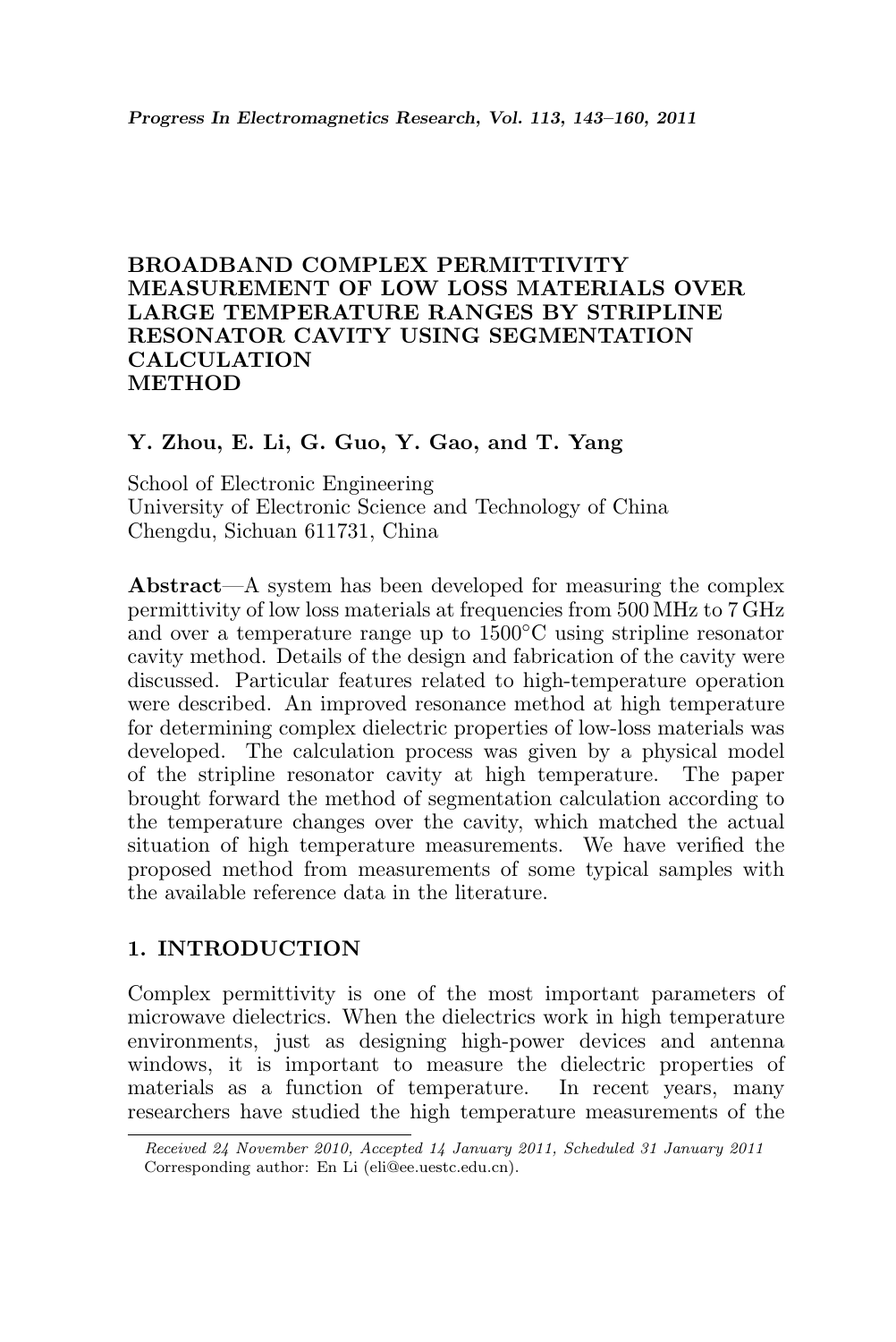dielectric properties of materials. The main test method is circular cavity resonance method, waveguide transmission/reflection method, open-ended coaxial probe method, and so on. Transmission/reflection method is commonly preferred to measure electromagnetic properties of microwave materials  $[1, 2]$ , and the temperatures can be up to 1000◦C [3]. Open-ended coaxial probe method is usually used to measure complex permittivity at high temperatures due to the advantages of broad frequency band and simple measurement process [4–6]. But while applied in measuring low-loss materials these methods have high measurement uncertainties.

Cavity perturbation method is reported to measure complex permittivity at temperatures as high as 2000◦C [7]. Circular cavity method has been generally used to measure complex permittivity of low-loss materials due to its relatively low measurement error margin. The method has been applied to high temperature measurement at microwave band at the temperatures  $1200\degree\text{C}$  [8] and  $1500\degree\text{C}$  [9]. Resonant methods have much better accuracy and sensitivity than nonresonant methods, they are generally applied to characterization of low-loss materials, the measurement accuracy of circular cavity resonance method is very high, but the physical size of the circular cavity at lower microwave frequencies is too large and very difficult to realize for high temperature measurements.

The stripline resonator cavity is much smaller than circular cavity over lower microwave frequency band. So this method is generally applied to the measurements of complex permittivity and permeability of low-loss materials at low microwave frequencies. Furthermore, the cavity is capable of multifrequency operation over a wide frequency range by using harmonics of the unit's fundamental resonance. Also, the sample is easy to fabricate and can be inserted through the open side of the resonator without otherwise disturbing the apparatus. Therefore, stripline resonator cavity was considered to measure the dielectric property at high temperatures in this paper. The cavity is illustrated in Figure 1, which is composed of two ground boards, one center conductor strip, and two end plates.

This method was first reported by Waldron [10, 11] and Maxwell [12, 13], improved by Musal [14] and Jones [15, 16], and their works were carried out at room temperature. In this paper, we developed the measurement theory by considering the thermal expansion coefficient and the conductivity of the cavity metal as a function of temperature, a test system for measuring the complex permittivity of low-loss dielectrics at high temperatures was build. The test cavity used in this paper can work in temperature up to 1500 ◦C and cover the frequency band 500 MHz to 7 GHz.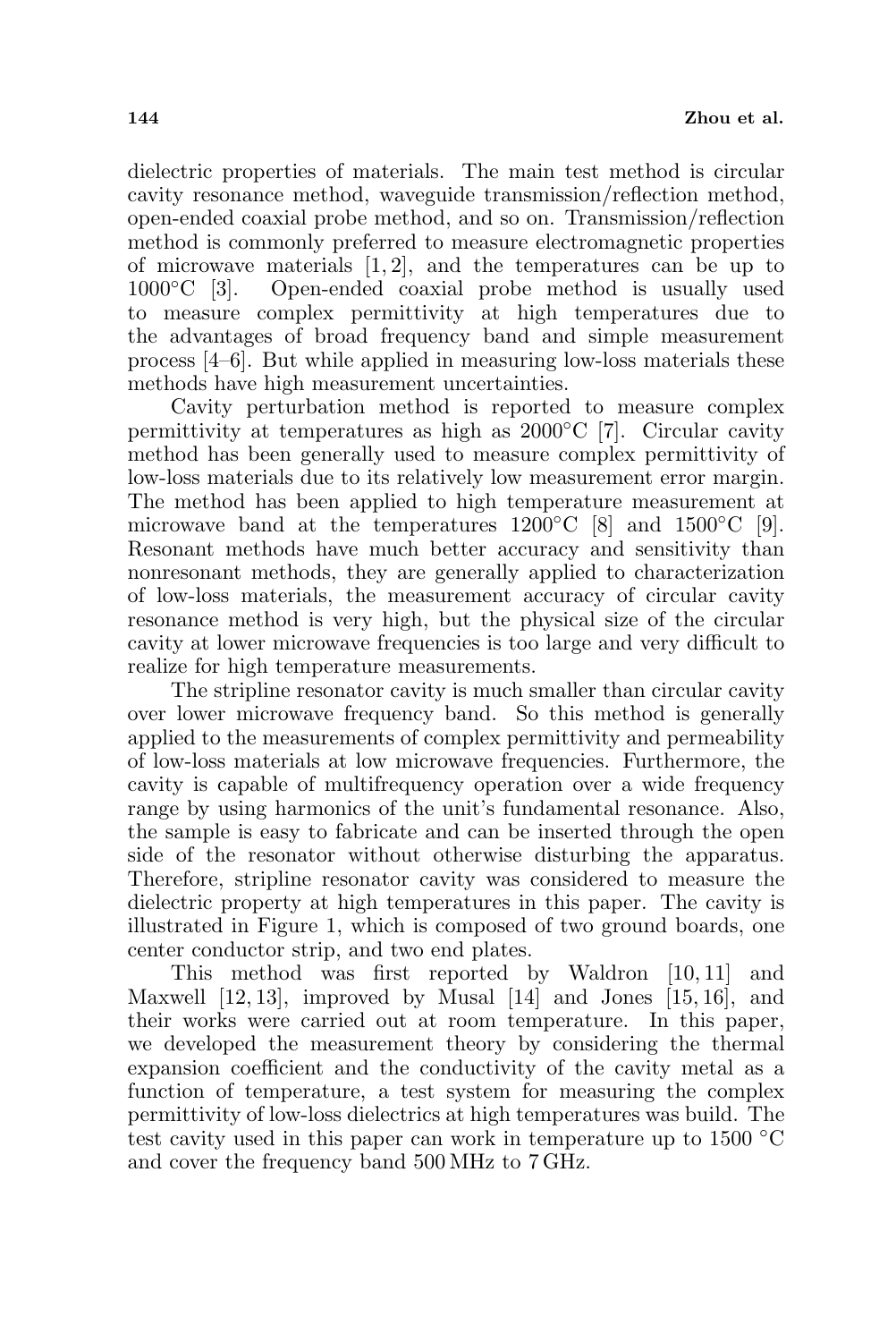

Figure 1. Stripline resonator cavity loaded with sample.



Figure 2. Structure of stripline resonator cavity.

The paper is organized as follows: Firstly, the stripline resonator and measurement theory at room temperature and high temperature are introduced in detail in Section 2 and Section 3 respectively. Section 4 introduced the cavity design. Section 5 presented the experimental apparatus and measurement setup. The measurement results and a discussion of the obtainable measurement accuracy are given in Section 6. The paper is then summarized in Section 7.

## 2. PHYSICAL MODEL AND THEORETICAL ANALYSIS AT ROOM TEMPERATURE

The structure and the cross section of the stripline resonator cavity are shown in Figure 2.  $l$  is the length of the cavity;  $G$  is the width of the ground board; b is the distance between the two ground boards; t and W are the thickness and width of the center conductor strip respectively.

We can use the formulas of literature [17] to calculate the characteristic impedance  $(Z_0)$  of stripline. The attenuation constant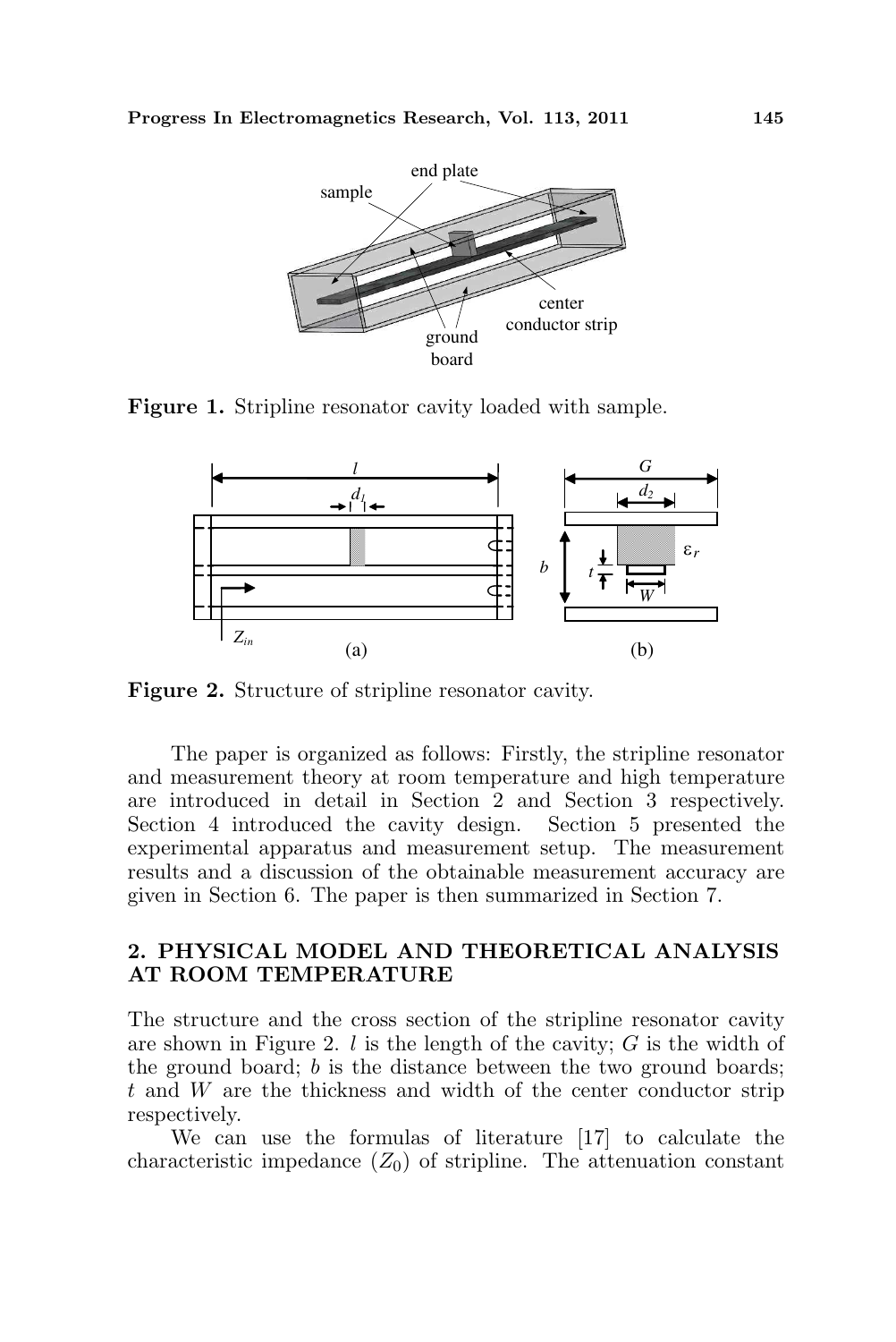$(\alpha_c)$  can be obtained by using the Wheeler's incremental inductance rule:

$$
\alpha_c = \frac{2.7 \times 10^{-3} R_s \varepsilon_r Z_0}{30 \pi (b - t)} A \qquad \sqrt{\varepsilon_r} Z_0 < 120 \, \Omega \tag{1}
$$

$$
A = 1 + \frac{2W}{b-t} + \frac{1}{\pi} \frac{b+t}{b-t} \ln\left(\frac{2b-t}{t}\right)
$$
 (2)

$$
R_s = \sqrt{\omega \mu_0 / 2\sigma_0} \tag{3}
$$

where  $\sigma_0$  is the conductivity of the conductors at room temperature, and  $\mu_0$  is free space permeability. The input impedance of the stripline resonator cavity is:

$$
Z_{in} = Z_0 \frac{Z_L + Z_0 \tanh(\gamma l)}{Z_0 + Z_L \tanh(\gamma l)}
$$
(4)

where

$$
\gamma = \alpha + j\beta \tag{5}
$$

$$
\beta = 2\pi/\lambda = \omega/c \tag{6}
$$

The stripline cavity is air-filled, so  $\alpha = \alpha_c$ . When the stripline is terminated by end plate,  $Z_L = 0$ , we derived the following expressions for the input impedance:

$$
Z_{in} = Z_0 \tanh (\alpha + j\beta) l = Z_0 \frac{\tanh (\alpha l) + j \tan (\beta l)}{1 + j \tan (\beta l) \tanh (\alpha l)}
$$
  
= 
$$
Z_0 \frac{\tanh (\alpha l) + \tan^2 (\beta l) \tanh (\alpha l)}{1 + \tan^2 (\beta l) \tanh^2 (\alpha l)} + j Z_0 \frac{\tan (\beta l) [1 - \tanh^2 (\alpha l)]}{1 + \tan^2 (\beta l) \tanh^2 (\alpha l)}
$$
  
=  $R + jX$  (7)

According to the resonance condition,  $X = 0$ , that means  $tan(\beta l) = 0$ . The resonant length can be calculated as  $l = n\lambda/2$ ,  $n = 1, 2, 3...$  The cavity length could be amended by measuring the resonant frequency at room temperature. We have  $R = Z_0 \tanh(\alpha l)$  at the resonant frequency. The attenuation constant  $\alpha_c$  is related to the measured quality factor (Q) as  $\alpha_c = n\pi/2Ql$ . We can obtain  $\sigma_0$  through Equations  $(1)$  to  $(3)$ .

After sample is loaded in the center of the cavity, the resonant frequency and quality factor changed. Figure 2(b) shows the cross section of the test device. Because of the heterogeneity of the cross section, TEM wave cannot be propagated. However, for low frequencies, longitudinal components of the microwave fields can be neglected compared with transversal ones. So, the hypothesis of a quasi-TEM mode is valid, the validity domain of this approximation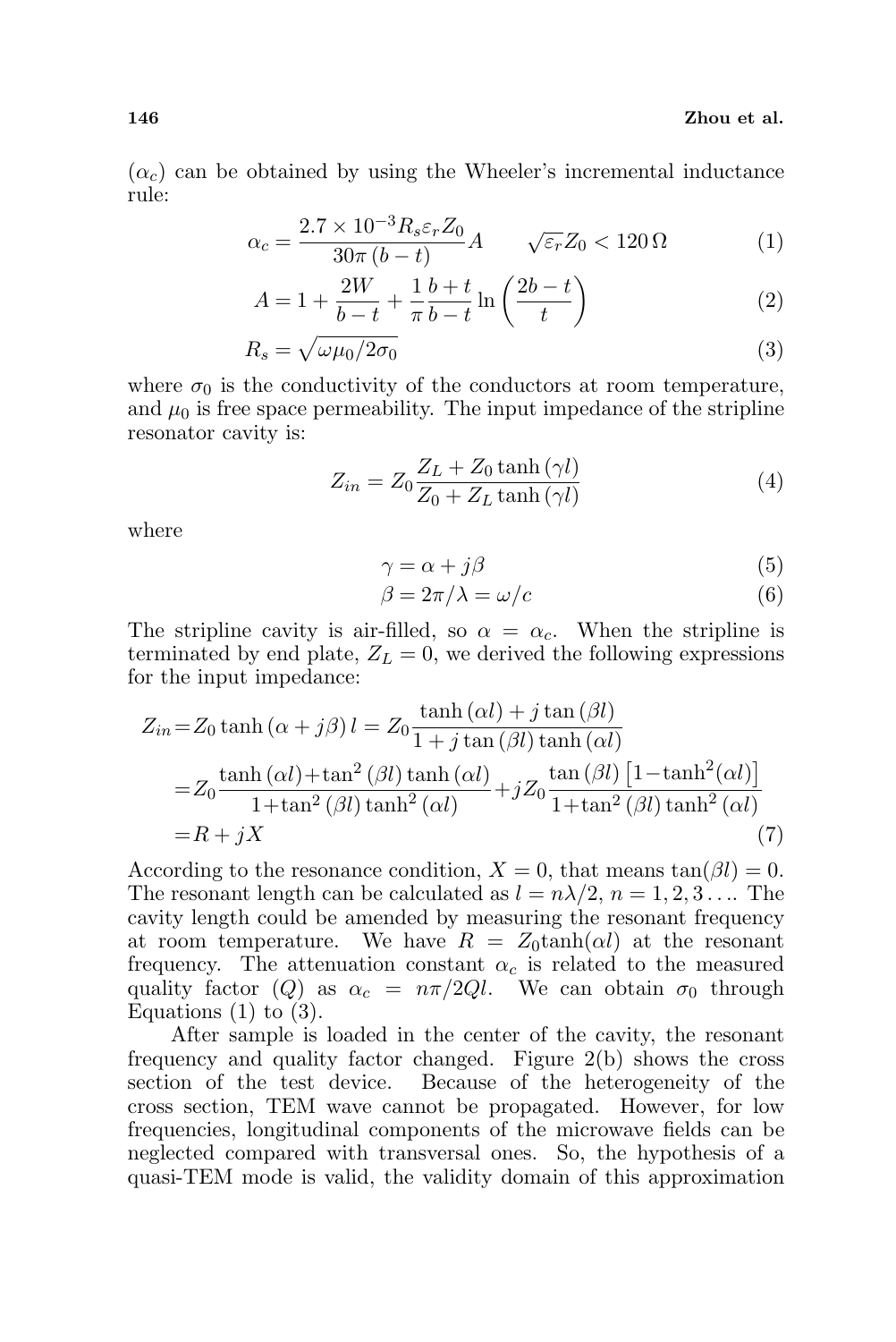#### Progress In Electromagnetics Research, Vol. 113, 2011 147

is justified in the centimeter wave band. The quasistatic theory has been used to determine the characteristic impedance  $(Z_{01})$  and the propagation constant  $(\gamma_1)$  of the stripline, the relationship between the complex permittivity  $(\varepsilon_r$  and tan  $\delta$ ) of the sample and the propagation constant can be determined. This approach, based on the Green's potential functions and on the transverse transmission line method [18]. Under these assumptions, the input impedance of the stripline resonator cavity is:  $\overline{a}$ 

$$
Z_{in} = Z_0 \frac{Z_{L1} + Z_0 \tanh\left[\frac{\gamma (l - d_1)}{2}\right]}{Z_0 + Z_{L1} \tanh\left[\frac{\gamma (l - d_1)}{2}\right]} = R_1 + jX_1 \tag{8}
$$

where

$$
Z_{L1} = Z_{01} \frac{Z_{L2} + Z_{01} \tanh(\gamma_1 d_1)}{Z_{01} + Z_{L2} \tanh(\gamma_1 d_1)}
$$
(9)

$$
Z_{L2} = Z_0 \tanh\left[\frac{\gamma \left(l - d_1\right)}{2}\right] \tag{10}
$$

the resonance condition is  $X_1 = 0$ , the quality factor is:

$$
Q = \frac{\omega_0}{2R_1} \frac{\partial X_1}{\partial \omega}\Big|_{\omega = \omega_0} \tag{11}
$$

 $d_1$  is the thickness of the sample. The complex permittivity of the sample can be calculated by computer from the measured resonant frequency and quality factor of the sample loaded cavity.

# 3. ANALYSIS AT HIGH TEMPERATURES

When the stripline resonator cavity was applied to measure dielectric property at high temperatures, we put the whole cavity into a vacuum furnace to avoid oxidation, but the cavity was connected to the test equipments outside the furnace. In this case, it is impossible to keep the whole cavity at the same high temperature. In practice, only the sample region of the cavity needs to be heated to the test temperature, so the temperature is different in the direction along the cavity length. The main difference between the measurements at room temperature and at variable temperatures is that the thermal expansion coefficient and conductivity of the cavity metal is variable and dependent on the temperature. We use the new method of segmentation calculation to analyze the resonant frequency and quality factor considering the temperature differences along the stripline resonator cavity. We also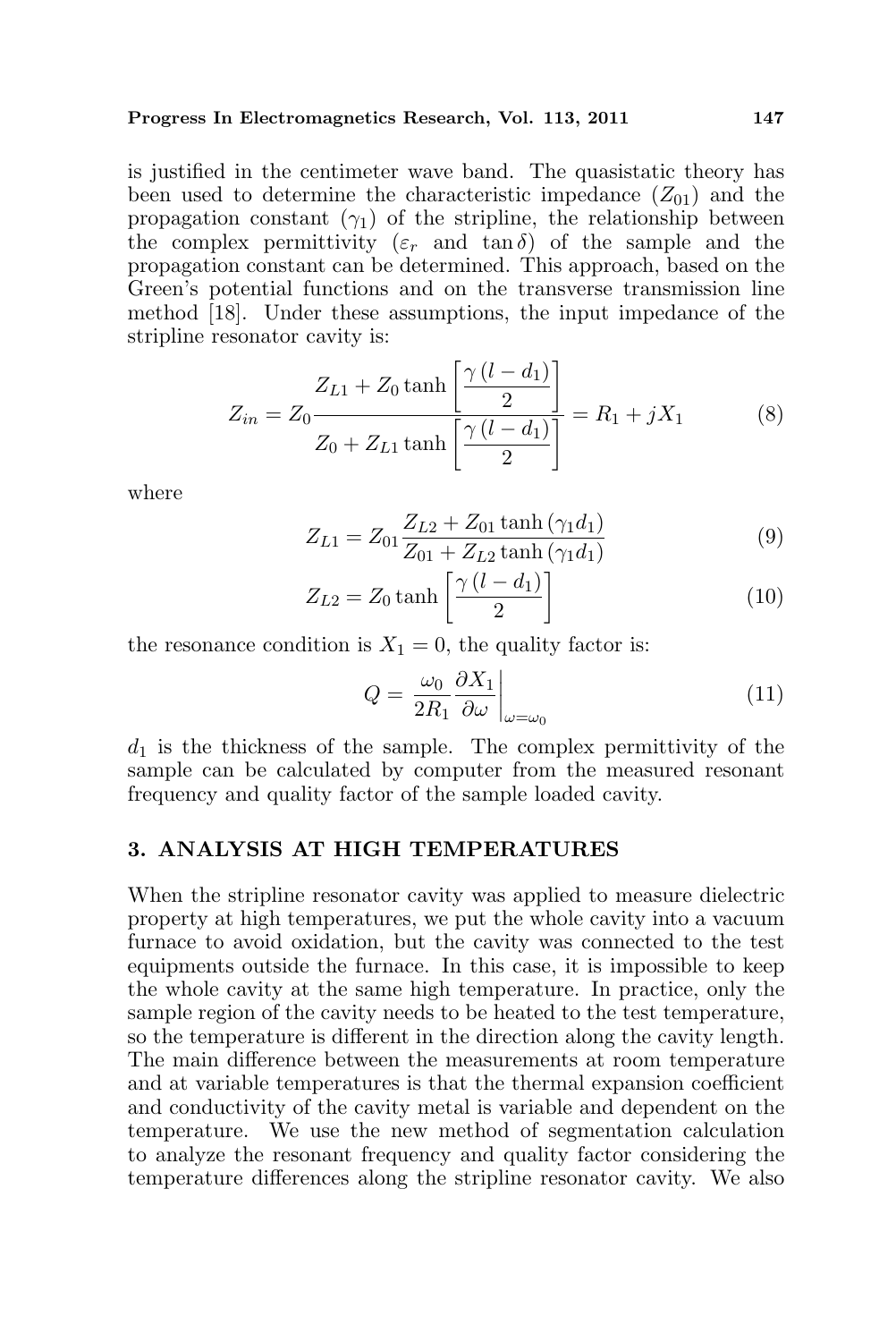

Figure 3. Physical model of the cavity at high temperature.

consider that the cross section dimension of the stripline cavity varies and the conductivity changes with different temperatures.

Complex permittivity measurements were performed by placing the sample at the axial midpoint of the center conductor strip. Therefore, only the midpoint of the cavity needs to be heated to the test temperature. The physical model is illustrated in Figure 3.

First we have to calibrate the empty cavity at each test temperature. The cavity was divided into  $2n + 1$  segments, and the midpoint of the cavity is in the high temperature isothermal area. Temperature variation areas on both sides were divided into n segments. Temperatures were measured with thermocouples buried in the ground boards of the cavity. Figure 3 shows the temperature gradient when the temperature rises from room temperature  $T_0$  to the first test temperature  $T_1$ . The temperature of the right end of temperature region 1 measured by thermocouple is defined as  $T_{1(n+1)}$ . The measured temperature next to  $T_{1(n+1)}$  is defined as  $T_{1n}$ , region 1 is divided into  $k_1$  parts, then the temperature of each part can be obtained by linear interpolation.

 $T_{11}(t)$  means the temperature of part t of region 1. The first subscript represents the first test temperature; the second subscript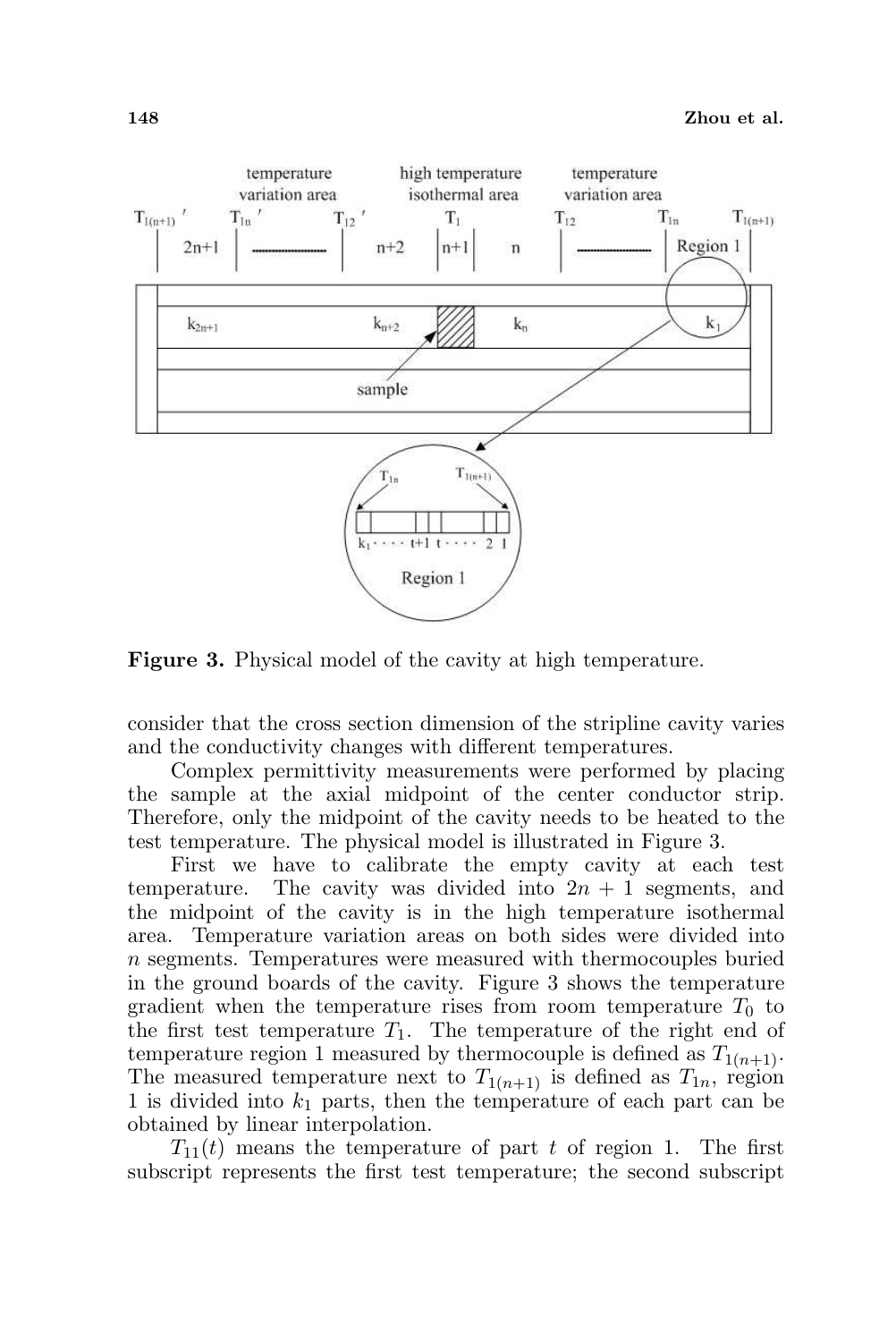represents the number of the temperature region;  $t$  represents the  $t$ part of the temperature region.

$$
T_{11}(t) = T_{1(n+1)} + \frac{T_{1n} - T_{1(n+1)}}{k_1} \times \left(t - \frac{1}{2}\right) \quad 1 \le t \le k_1 \tag{12}
$$

The temperature of region  $n$ , part  $t$  is:

$$
T_{1n}(t) = T_{12} + \frac{T_1 - T_{12}}{k_n} \times \left(t - \frac{1}{2}\right) \quad 1 \le t \le k_n \tag{13}
$$

The temperature of region  $2n + 1$ , part t is:

$$
T_{1(2n+1)}(t) = T'_{1n} + \frac{T'_{1(n+1)} - T'_{1n}}{k_{2n+1}} \times \left(t - \frac{1}{2}\right) \quad 1 \le t \le k_{2n+1} \quad (14)
$$

If there is little difference between  $T_0$  and  $T_1$ , the linear thermal expansion coefficient of the metal material used to fabricate the cavity can be approximately regarded as stable. The characteristic impedance of stripline will not change due to linear thermal expansion of all directions in the cross section are equal.

The linear thermal expansion coefficient of the cavity material is denoted as  $\Delta_1$  at temperatures between  $T_0$  and  $T_1$ , so the length of region m  $(1 \le m \le 2n + 1)$ , part t is:

$$
l_{1m}(t) = \frac{l_0 m}{k_m} \left( 1 + \Delta_1 \times (T_{1m}(t) - T_0) \right) \quad 1 \le t \le k_m \tag{15}
$$

 $l_{0m}$  means the length of region m at room temperature T, the length of region  $m$  is:

$$
l_{1m} = \sum_{t=1}^{k_m} l_{1m}(t) = \sum_{t=1}^{k_m} \left( \frac{l_{0m}}{k_m} \left( 1 + \Delta_1 \times (T_{1m}(t) - T_0) \right) \right)
$$
(16)

The total length of the cavity after it is heated to the first temperature is:

$$
l_{1} = \sum_{m=1}^{2n+1} l_{1} m = \sum_{m=1}^{2n+1} \sum_{t=1}^{k_{m}} l_{1m} \left( t \right) = \sum_{m=1}^{2n+1} \sum_{t=1}^{k_{m}} \left( \frac{l_{0m}}{k_{m}} \left( 1 + \Delta_{1} \times \left( T_{1m} \left( t \right) - T_{0} \right) \right) \right)
$$
\n
$$
\tag{17}
$$

It is assumed that the conductivity of the cavity metal is linearly dependent on temperatures between  $T_0$  and  $T_1$ , the change rate of conductivity is recorded as  $\Delta \sigma_1$ . So the conductivity of region m, part t can be expressed as:

$$
\sigma_{1m}(t) = \sigma_0 + \Delta \sigma_1 \times (T_{1m}(t) - T_0) \quad 1 \le t \le k_m \tag{18}
$$

The attenuation constant can be derived by Equation (1). b and t can be calculated using the  $\Delta_1$  and the geometrical measurement of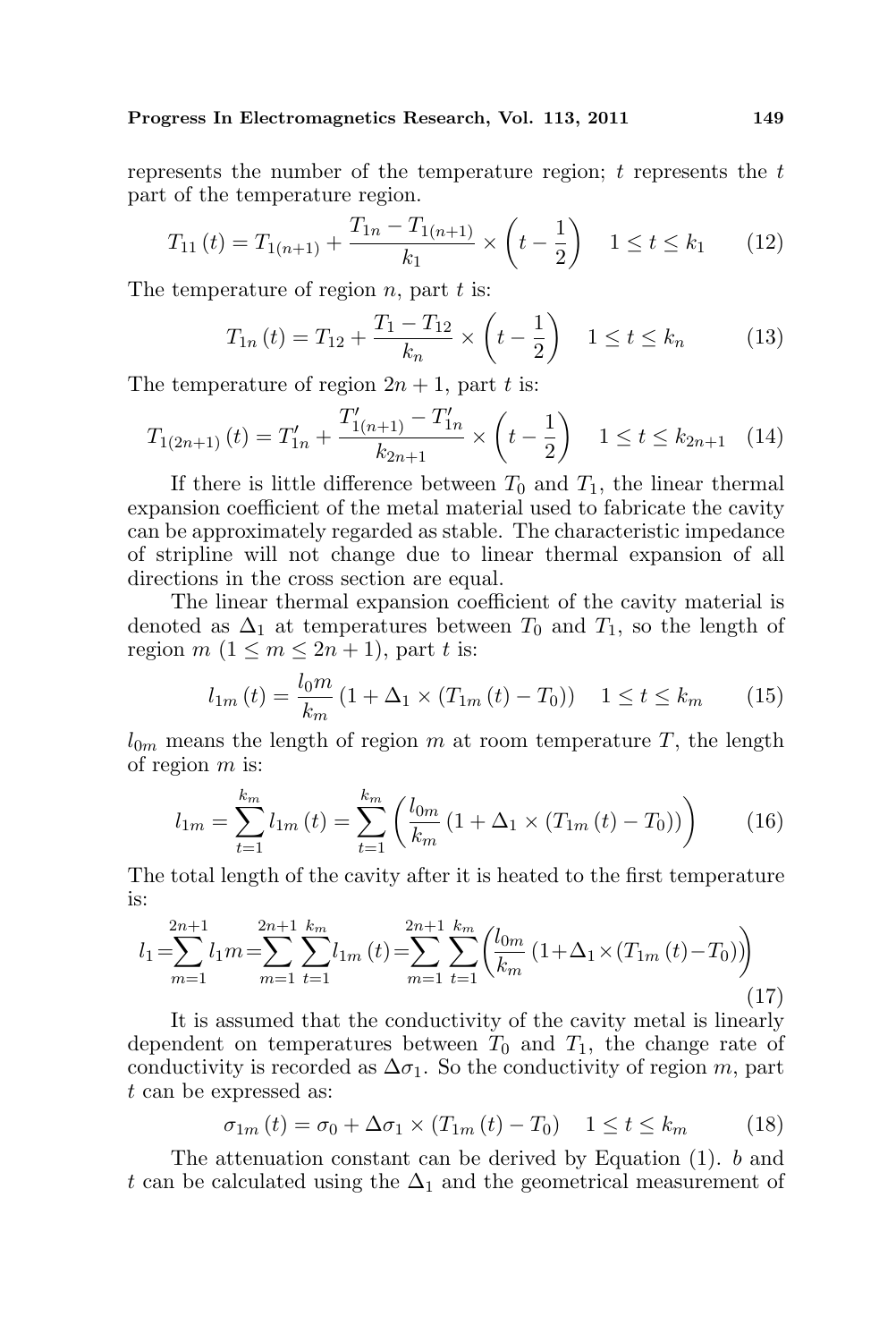the cavity at room temperature. Then, the propagation constant of each part can be calculated.

The following is the calculation process of the resonant frequency and the quality factor according to the attenuation constant and the dimension of each temperature region. The input impedance of part 1 in region 1 is:

$$
Z_{11}(l_{11}(1)) = Z_0 \frac{Z_L + Z_0 \tanh\left[\gamma_{11}\left(1\right)l_{11}\left(1\right)\right]}{Z_0 + Z_L \tanh\left[\gamma_{11}\left(1\right)l_{11}\left(1\right)\right]}
$$
(19)

where  $Z_L = 0$ . The input impedance of part t in region m is:

$$
Z_{1m} (l_{1m} (t)) = Z_0 \frac{Z_{1m} (l_{1m} (t-1)) + Z_0 \tanh \left[ \gamma_{1m} (t) l_{1m} (t) \right]}{Z_0 + Z_{1m} (l_{1m} (t-1)) \tanh \left[ \gamma_{1m} (t) l_{1m} (t) \right]} \tag{20}
$$

The input impedance of next part can be obtained by the input impedance of precious parts, etc., the total input impedance is:

$$
Z_{total} = Z_{1(2n+1)} (l_{1(2n+1)} (k_{2n+1}))
$$
  
= 
$$
Z_0 \frac{Z_{1(2n+1)} (l_{1(2n+1)} (k_{2n+1}-1)) + Z_0 \tanh[\gamma_{1(2n+1)} (k_{2n+1}) l_{1(2n+1)} (k_{2n+1})]}{Z_0 + Z_{1(2n+1)} (l_{1(2n+1)} (k_{2n+1}-1)) \tanh[\gamma_{1(2n+1)} (k_{2n+1}) l_{1(2n+1)} (k_{2n+1})]}
$$
  
=  $R_m + jX_m$  (21)

Based on the resonance condition  $X_m = 0$ , we have:

$$
\tan\left(\beta \sum_{m=1}^{2n+1} \sum_{t=1}^{k_m} l_{1m}(t)\right) = \tan\left(\beta l_1\right) = 0\tag{22}
$$

So  $l_1 = n\lambda/2 = nc/2f, n = 1, 2, 3 \ldots$ 

The resonant frequency is only related with the total length of the cavity. So the total length of the cavity at test temperature can be obtained by the measured resonant frequency. Then  $\Delta_1$  can be calculated from Equation (17). Equation (15) gives the length of each part at variable temperatures, where  $l_{0m}$  can be calculated through the measured resonant frequency at room temperature.

The quality factor is:

$$
Q = \frac{\omega_0}{2R_m} \frac{\partial X_m}{\partial \omega}\bigg|_{\omega = \omega_0} \tag{23}
$$

 $\Delta \sigma_1$  can be derived through measured quality factor, and then we get the conductivity of each segment from Equation (18). The first calibration at temperature  $T_1$  has been finished. The second step is heating the cavity to temperature  $T_2$  and then calculating the temperature of each part by measured temperature. When the temperature of any part of the cavity is between  $T_0$  and  $T_1$ , the metal linear expansion coefficient and conductivity of this part could use the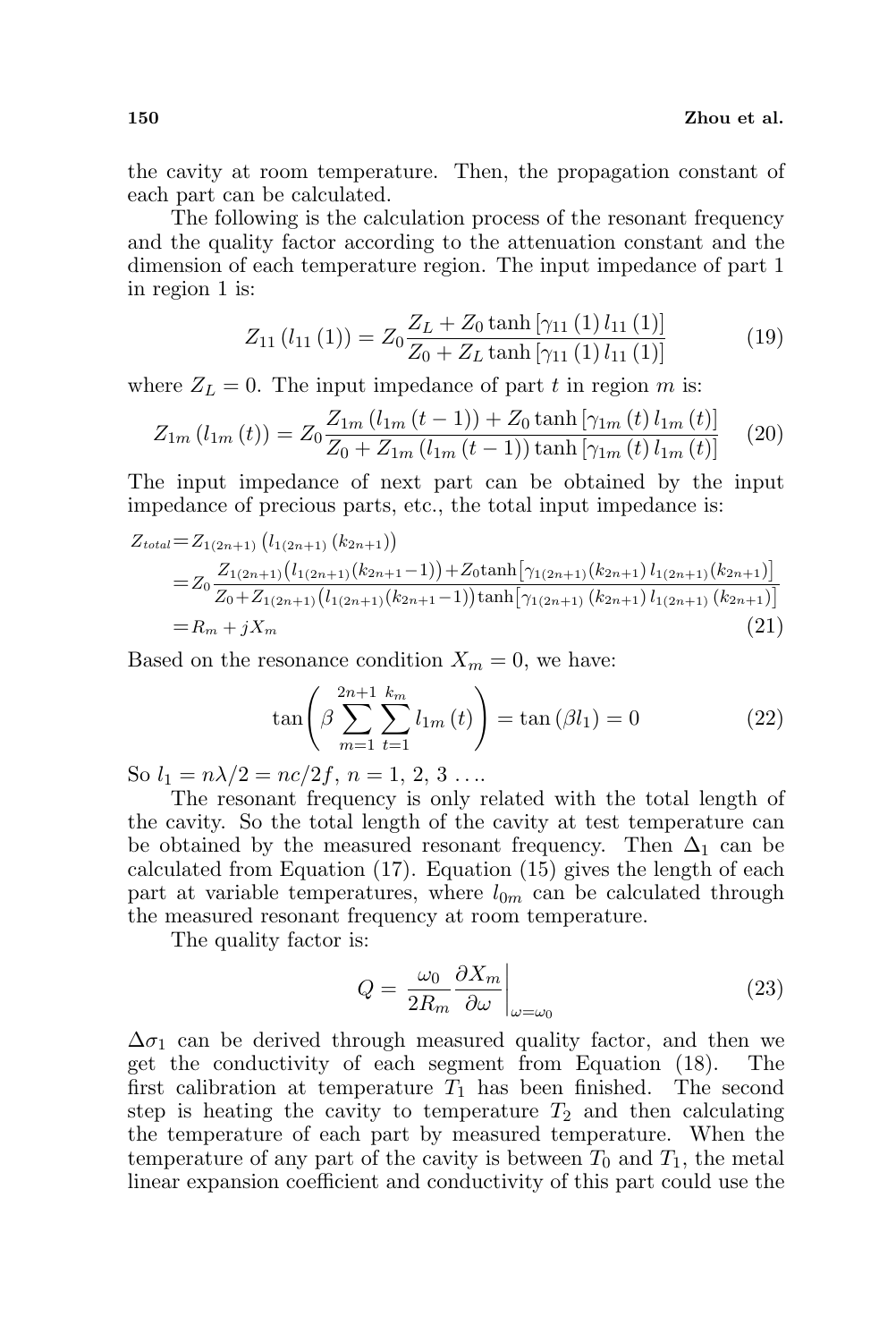value obtained by step 1. When the temperature is between  $T_1$  and  $T_2$ , the conductivity change rate was recorded as  $\Delta \sigma_2$ , and cavity metal linear expansion coefficient was recorded as  $\Delta_2$ . We can get the  $\Delta \sigma_2$ and  $\Delta_2$  through the measured resonant frequency and quality factor following the scheme provided above.

We gradually increase the cavity temperature and record the frequency and quality factor at every test temperature. Using the parameters at previous temperatures and the measured resonant frequency and quality factor at current temperature, the conductivity change rate and cavity metal linear expansion coefficient at each temperature section can be derived. Finally the calibration of the cavity at variable temperatures could be done according to these steps.

After sample is loaded in the center of the cavity, the resonance frequencies of loaded cavity depend both on the thermal expansion coefficient of the metal cavity and the relative dielectric constant of the dielectric interior. We heated the loaded cavity to the same temperature as the empty cavity, and the resonant frequencies and quality factors of the different modes of the loaded cavity are obtained. Dielectric constant and loss tangent at various temperatures and frequencies can be determined by applied segmentation calculation method to Equations (8) and (11). The thermal expansion coefficient and conductivity of each segment are determined according to the temperature distribution of the loaded cavity. The process of the measurement is automated by the computer.

From all the steps discussed above, the measurement process can be summarized as follows: (l) resonant frequencies and quality factors in the empty cavity as function of temperature are measured; (2) conductivity and thermal expansion constant of the cavity metal as function of temperature are calculated; (3) resonant frequencies and quality factors as function of temperature with the sample inside the cavity are measured; (4) finally, loss tangent and permittivity are computed as function of temperature from the measured and calculated data, using standard procedures based on segmentation calculation method which described in detail beforehand.

## 4. CAVITY DESIGN

The stripline resonator cavity was operated in the  $TE_{00n}$  mode. Higher-order modes (i.e.,  $TM_{mn}$  and  $TM_{mn}$  modes) were found to overlap with other nearby, densely spaced modes, rendering it difficult to clearly ascertain their resonance lineshape properties (Figure  $4(a)$ ). The dimensions of the cavity must be carefully designed to reduce the number of the disturbing modes or make the disturbing modes away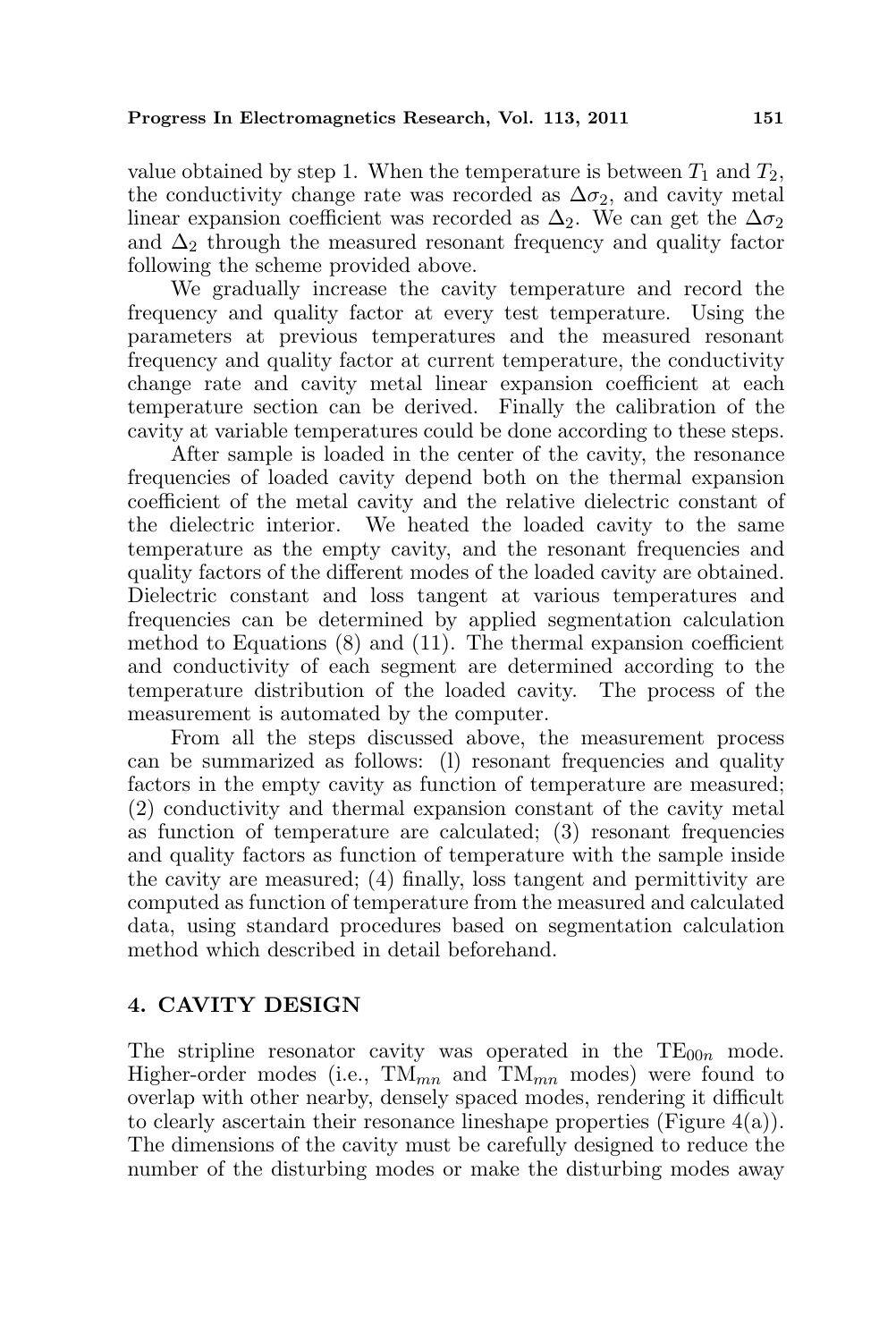

Figure 4. Simulation result of the cavity. (a) Before optimization. (b) After optimization.

from the working modes as far as possible, Otherwise, the dimensions of the cavity must be optimized to achieve high quality factor.

In this work, we have performed sensitivity analysis in an effort to find the optimum stripline aperture dimensions  $(t, W, b, G)$  to obtain both the high quality factor and easy to distinguish working modes. The physical size of the cavity was obtained after optimization and simulation. Figure 4(b) shows the simulation result of the optimized cavity. The designed cavity has "clear" resonant modes and high quality factors, which assures the accurate measurement of complex permittivity on the basis of theory.

A propagating TEM mode is excited within the stripline structure using either coupling loops mounted in one of the end plates or two coupling loops distributed symmetrically in the ground plane near the both sides of the two end planes and adjustable in axial position. The fundamental resonance is achieved when the cavity length corresponds to a half-guide wavelength of the exciting frequency. Additional resonances will occur at harmonic frequencies of the fundamental.

Since the test cavity would work in temperature as high as 1500◦C, the selection of the metal used to fabricate the cavity was very important. The cavity metal should have excellent conductivity to ensure that the cavity can still resonate at high temperature. Ordinary metal could not meet the requirement. After careful study and cost consideration, metal molybdenum was selected as the metal to fabricate the cavity. Metal molybdenum has high conductance at high temperatures and can be fabricated easily, but has the disadvantage to be easily oxidized when exposed in air atmosphere. In order to solve this problem, vacuum furnace is applied to heat the sample and cavity and the surface of the cavity was coated with metal iridium which is stable at high temperature (Figure 5).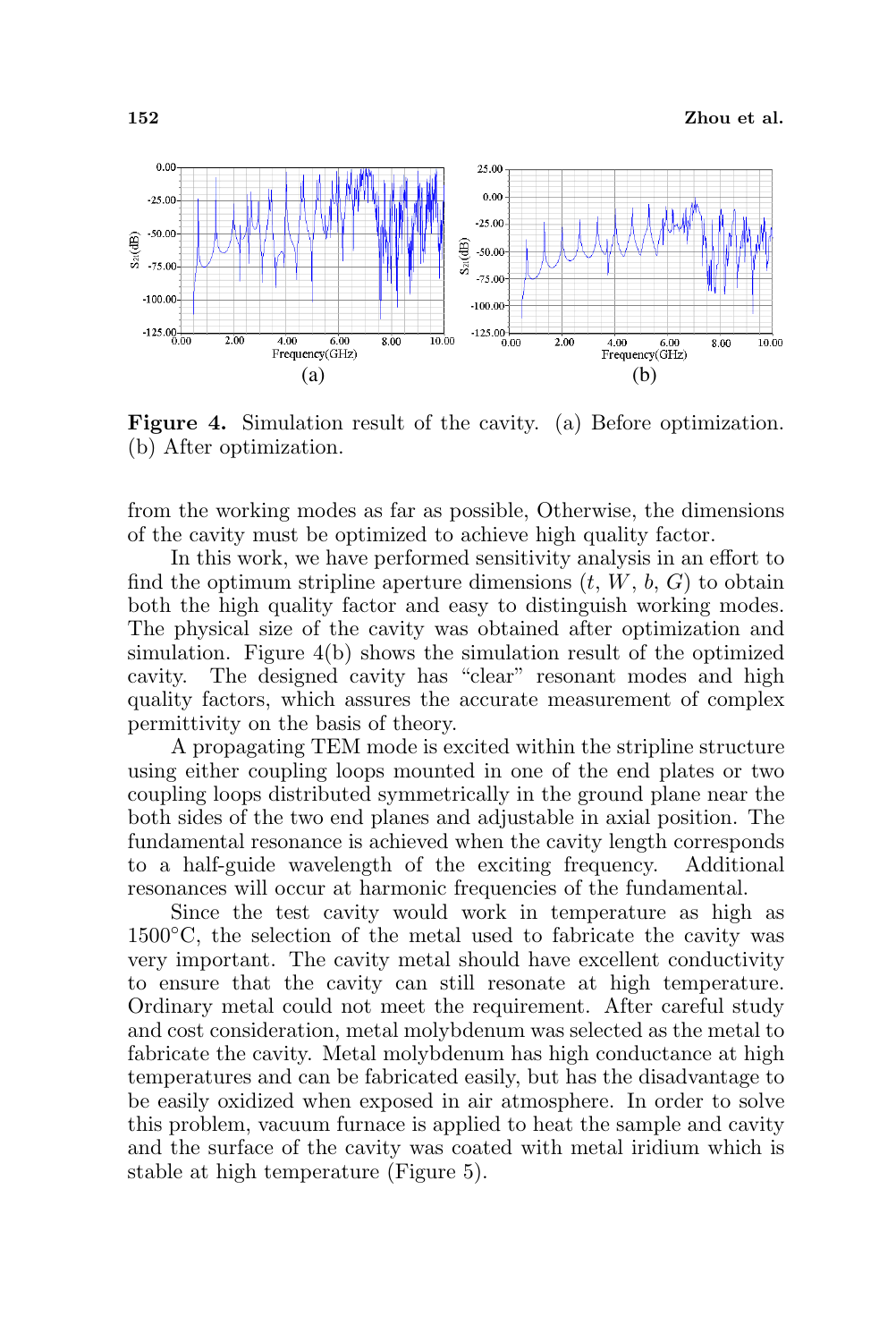

Figure 5. Photograph of the stripline resonator cavity.



Figure 6. Block diagram of high temperature test system.

# 5. TEST SYSTEM

The test system for temperature dependence of complex permittivity consists of network analyzer, computer, temperature control instrument, coupling aperture, high temperature coaxial line, heat insulation coaxial line, cooling coaxial line, adapters and vacuum furnace as shown in Figure 6. In order to heat the sample region up to  $1500^{\circ}$ C, a resistive heating ring was fixed at the center of the cavity. Adapters are used to connect coaxial cables with cooling coaxial lines which are cooled by water to ensure the adapters and coaxial cables work in room temperature. The wall of the heat insulation coaxial line is thin to prevent significant thermal conduction from the hot cavity to the cooling coaxial line. Each coupling aperture is connected with a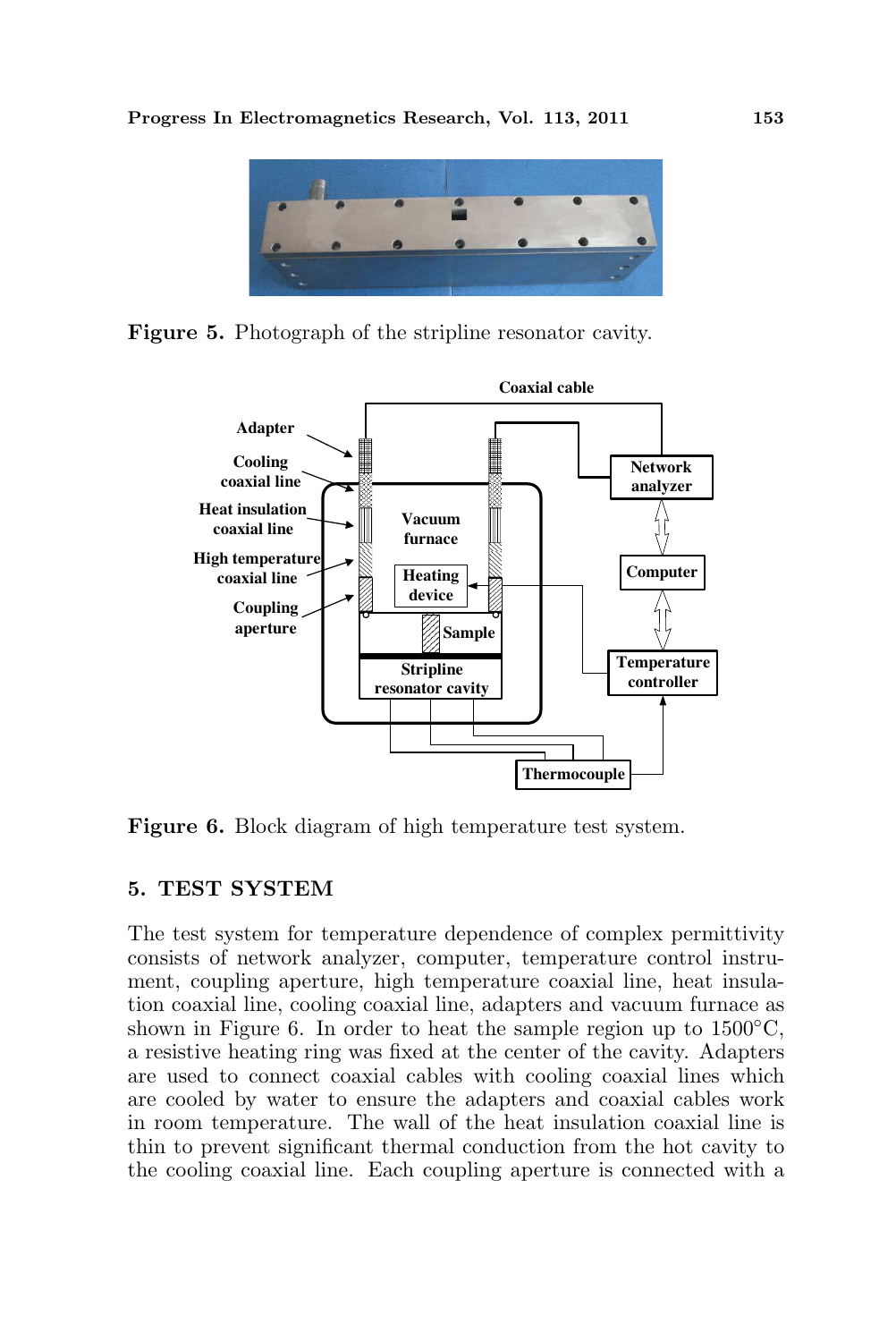

Figure 7. Photograph of the test system.

high temperature coaxial line which is made of metal molybdenum. Temperatures are measured with thermocouples buried in the ground boards of the cavity. Computer controls temperature via the temperature controller by reading the thermocouple and varying the current to heat the cavity. Figure 7 is the photograph of the test system.

At first, heat the empty cavity at different temperatures. When the temperature reaches a test temperature, wait for few minutes then measure the resonant frequencies and quality factors of different working modes. After the test system is cooled to room temperature, the sample is loaded into the cavity. When the temperature reaches the same temperature as the empty cavity, wait for few minutes to heat the sample region to the same temperature, then measure the resonant frequencies and quality factors of the loaded cavity. The resonant frequencies and quality factors can be automatically measured by network analyzer and be transmitted into computer through GPIB card. And the complex permittivity of microwave dielectric substrate can be calculated at the same time by test software. All of the measurement process is automated by computer.

# 6. MEASUREMENT RESULTS

The repeated measurement results of resonant frequencies and unloaded quality factors of some typical resonant modes are shown in Figures 8–11, respectively, The repeatability of frequencies is less than 1 MHz and the quality factors less than 20. The good repeatability of the empty cavity ensures the accurate measurement of the dielectric properties.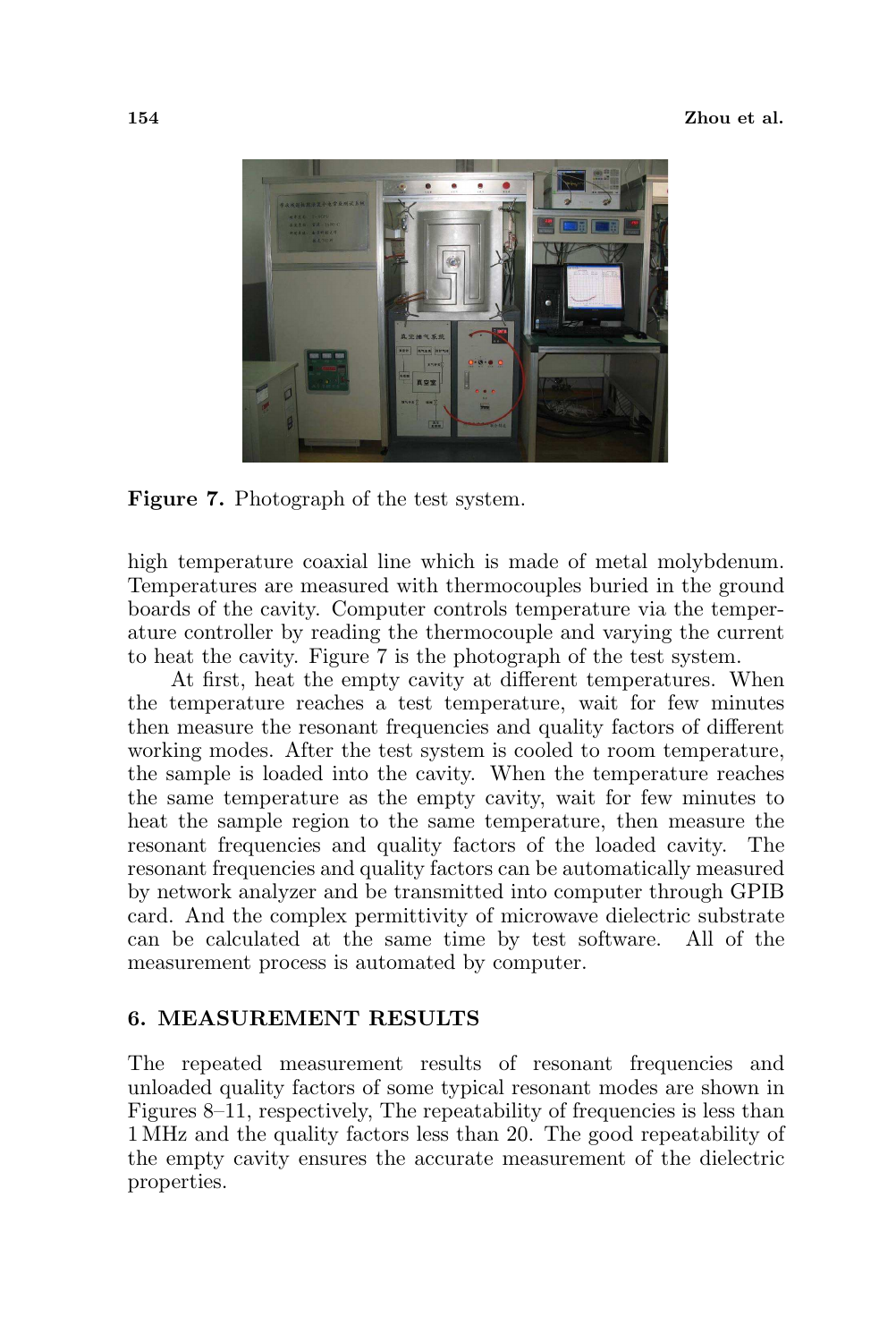

Figure 8. Repeated measurements of the resonant frequency of  $TEM_{003}$  mode. (a) Resonant frequencies versus temperature. (b) The variation of resonant frequencies.



**Figure 9.** Repeated measurements of the quality factor of  $TEM_{003}$ mode.

To illustrate the capabilities of this hardware system developed in the paper, we have measured the complex permittivity of homogeneous and isotropic fused quartz. Figures 12 and 13 show the measurement results of the dielectric constant and the loss tangent of the sample dependent on temperature of each resonant frequency, respectively. Tables 1 and 2 list the measured values for three quartz samples made of same material. The measurement results show the high repeatability of the test system. Note that the measured dielectric constants are in excellent agreement with the ones from MIT and CRC, and the results of loss tangent are between the ones from MIT and CRC at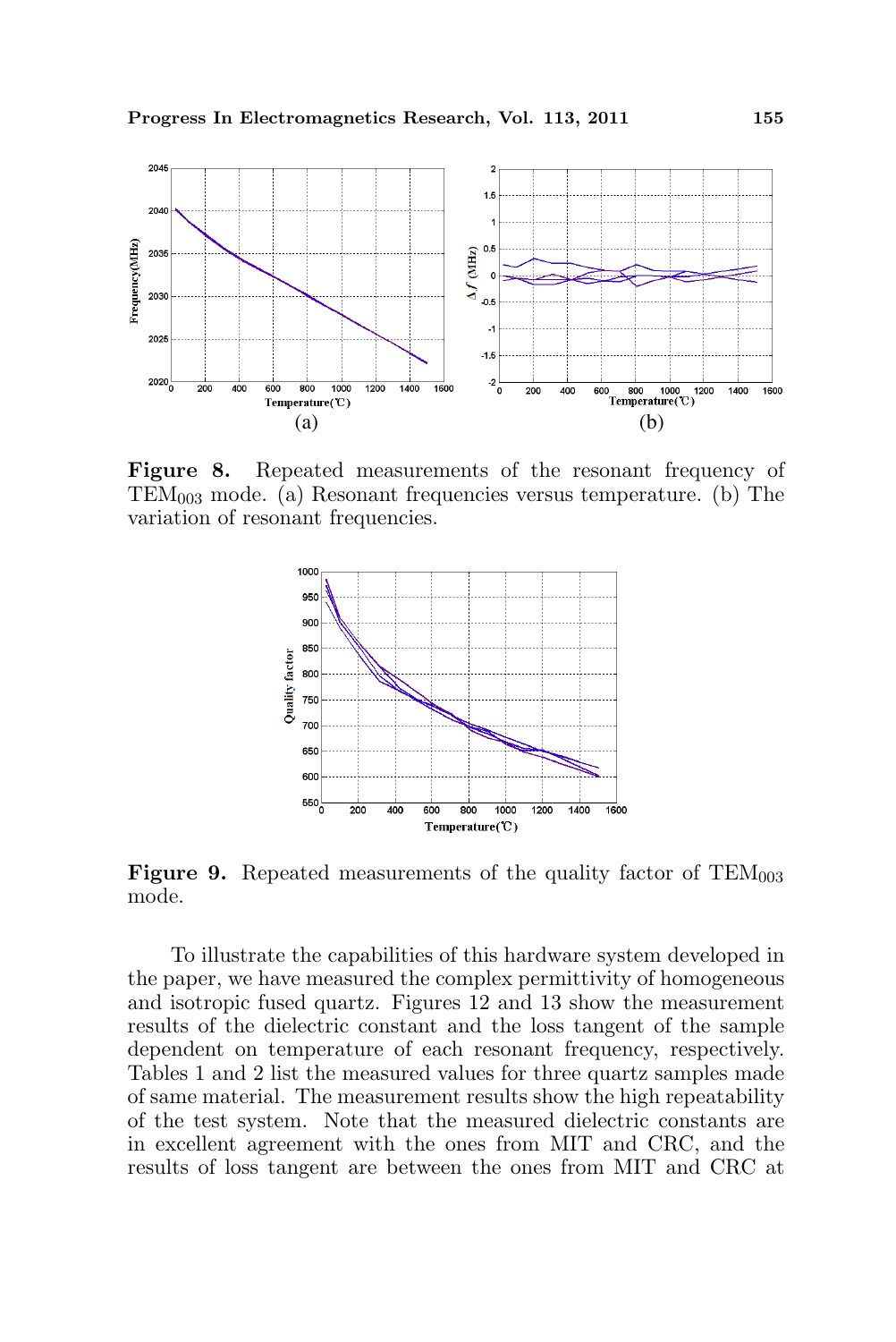| Temperature     |               |       | Data using the system | MIT Data             | CRC Data            |
|-----------------|---------------|-------|-----------------------|----------------------|---------------------|
| $({}^{\circ}C)$ | in this paper |       |                       | $(8.52 \text{ GHz})$ | $(9.4\,\text{GHz})$ |
| 25              | 3.830         | 3.828 | 3.829                 | 3.82                 | 3.81                |
| 100             | 3.831         | 3.830 | 3.830                 | 3.83                 |                     |
| 200             | 3.835         | 3.833 | 3.834                 | 3.84                 | 3.83                |
| 300             | 3.845         | 3.842 | 3.841                 | 3.84                 |                     |
| 400             | 3.851         | 3.849 | 3.850                 | 3.86                 | 3.84                |
| 500             | 3.862         | 3.860 | 3.862                 | 3.87                 |                     |
| 600             | 3.870         | 3.868 | 3.869                 | 3.88                 | 3.86                |
| 700             | 3.885         | 3.880 | 3.884                 | 3.89                 |                     |
| 800             | 3.898         | 3.892 | 3.900                 | 3.90                 | 3.88                |
| 900             | 3.904         | 3.901 | 3.903                 | 3.91                 |                     |
| 1000            | 3.912         | 3.909 | 3.911                 |                      | 3.91                |
| 1100            | 3.923         | 3.919 | 3.921                 |                      |                     |
| 1200            | 3.935         | 3.930 | 3.936                 |                      | 3.93                |
| 1300            | 3.946         | 3.942 | 3.947                 |                      |                     |
| 1400            | 3.958         | 3.960 | 3.962                 |                      | 3.96                |
| 1500            | 3.970         | 3.975 | 3.971                 |                      |                     |

Table 1. Measurement results of permittivity of quartz samples at 7358 MHz and data from MIT and CRC.



Figure 10. Repeated measurements of the resonant frequency of TEM<sup>007</sup> mode. (a) Resonant frequencies versus temperature. (b) The variation of resonant frequencies.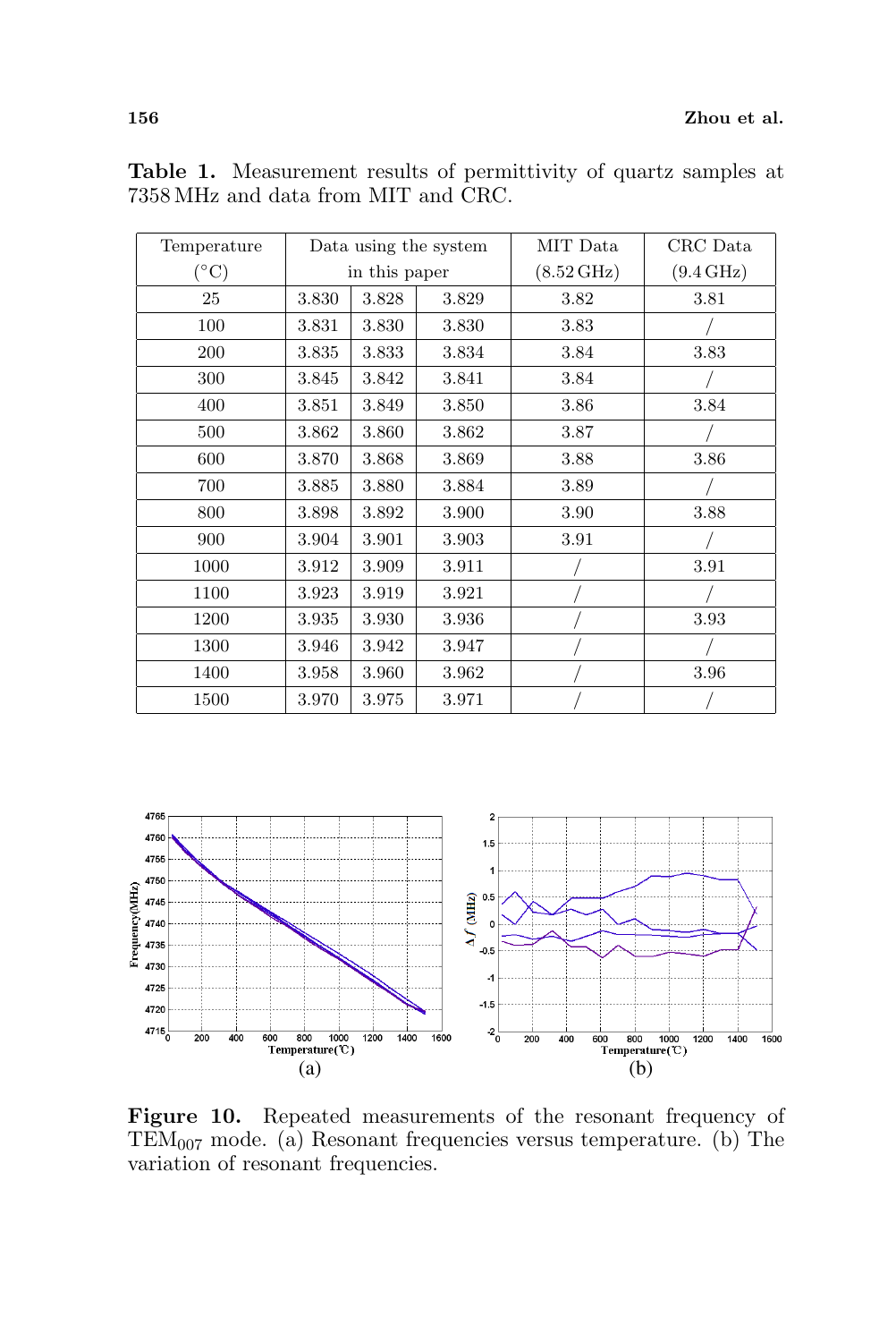

**Figure 11.** Repeated measurements of the quality factor of  $TEM_{007}$ mode.

Table 2. Measurement results of loss tangent of quartz samples at 7358 MHz and data from MIT and CRC.

| Temperature   |          | Data using the system |          | MIT Data             | CRC Data            |
|---------------|----------|-----------------------|----------|----------------------|---------------------|
| $(^{\circ}C)$ |          | in this paper         |          | $(8.52\,\text{GHz})$ | $(9.4\,\text{GHz})$ |
| 25            | 0.000552 | 0.000550              | 0.000548 | 0.00015              | 0.00015             |
| 100           | 0.000556 | 0.000555              | 0.000553 | 0.00014              |                     |
| 200           | 0.000567 | 0.000564              | 0.000569 | 0.00012              | 0.00018             |
| 300           | 0.000572 | 0.000571              | 0.000574 | 0.00012              |                     |
| 400           | 0.000586 | 0.000581              | 0.000589 | 0.00012              | 0.0002              |
| 500           | 0.000592 | 0.000595              | 0.000599 | 0.00012              |                     |
| 600           | 0.000605 | 0.000603              | 0.000605 | 0.00014              | 0.00029             |
| 700           | 0.000621 | 0.000625              | 0.000624 | 0.00014              |                     |
| 800           | 0.000632 | 0.000630              | 0.000635 | 0.00014              | 0.00048             |
| 900           | 0.000650 | 0.000648              | 0.000651 | 0.00014              |                     |
| 1000          | 0.000662 | 0.000665              | 0.000663 |                      | 0.0011              |
| 1100          | 0.000683 | 0.000680              | 0.000690 |                      |                     |
| 1200          | 0.000701 | 0.000698              | 0.000709 |                      | 0.0025              |
| 1300          | 0.000725 | 0.000720              | 0.000731 |                      |                     |
| 1400          | 0.000745 | 0.000738              | 0.000748 |                      | 0.0046              |
| 1500          | 0.000762 | 0.000756              | 0.000766 |                      |                     |

high temperature [19]. MIT used circular cavity resonance method which has higher quality factor than stripline resonator cavity, so it has much better accuracy in determine loss tangent. CRC used shortcircuited method which has higher measurement uncertainty for loss tangent when measuring low-loss materials at high temperature.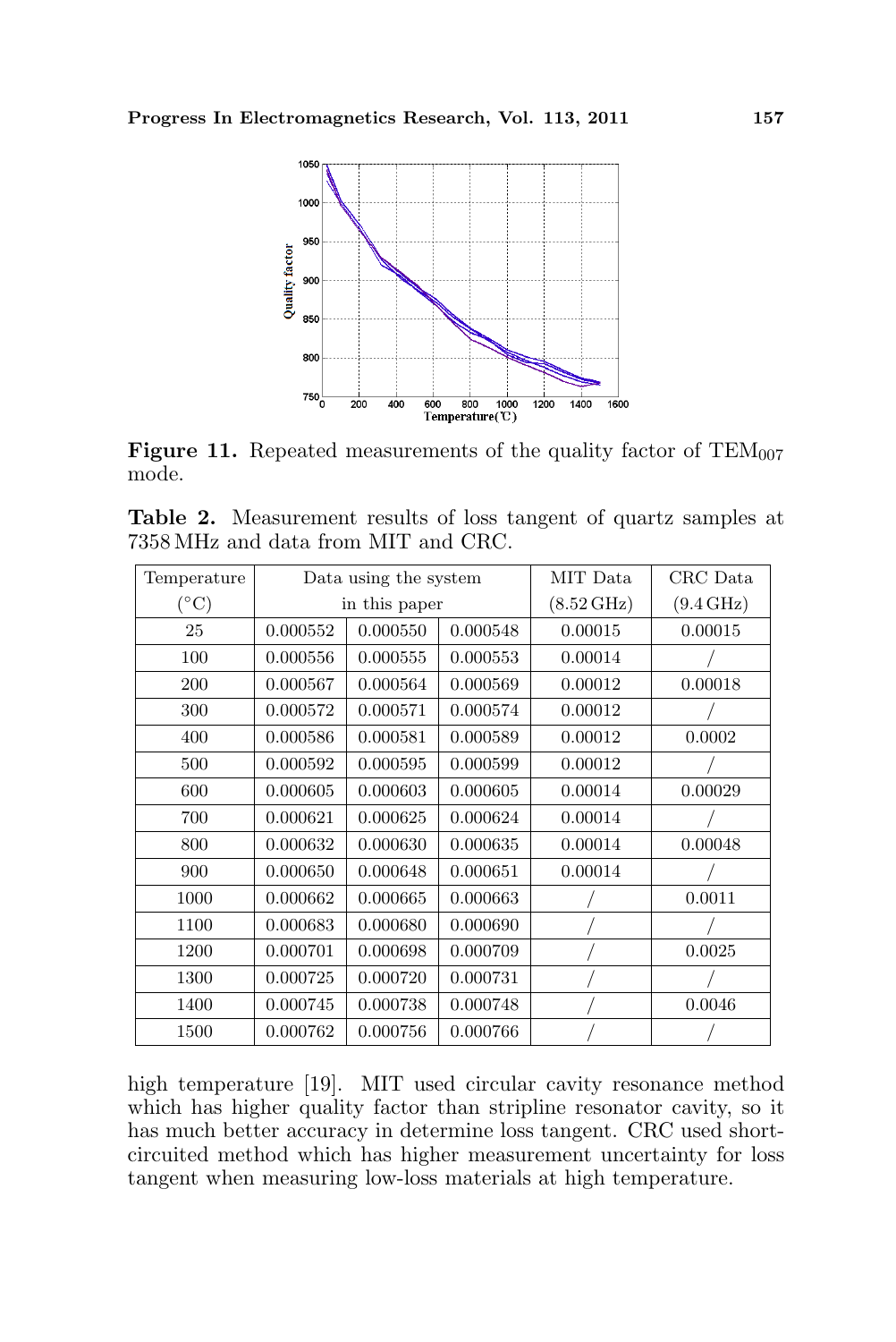

Figure 12. Temperature and frequency dependences of dielectric constant of quartz.



Figure 13. Temperature and frequency dependences of loss tangent of quartz.

For the setup described here, the measurement uncertainties are less than 2.5% in dielectric constant and 20% in loss tangent for room temperature measurements, and less than 4% in dielectric constant and 35% in loss tangent for high temperature measurements, respectively. The uncertainties given are analyzed and based on the measurement ranges of the system, which is excellent compared to other experimental techniques in the low microwave frequencies at high temperature. Compared with the MIT and CRC data, the loss tangent differences are caused by different samples with different impurity and measurement uncertainties.

### 7. CONCLUSION

This paper presents a broad-band technique for measuring the complex permittivity of low loss material over wide temperature ranges at low microwave frequencies. We described the design and performance of the test system. The thermal expansion and the conductivity for cavity metal have been calculated as a function of temperature based on the measured data of the empty cavity. We establish the physical model at variable temperature and propose the method of segmentation calculation according to the temperature changes along the cavity. The test system can provide reliable measurement results at temperatures from room temperature to 1500◦C with the broad frequency range 500 MHz–7 GHz. The measurement uncertainties of the test system are 2.5% for dielectric constant and 20% for loss tangent at room temperatures, and 4% for dielectric constant and 35% for loss tangent at high temperatures respectively.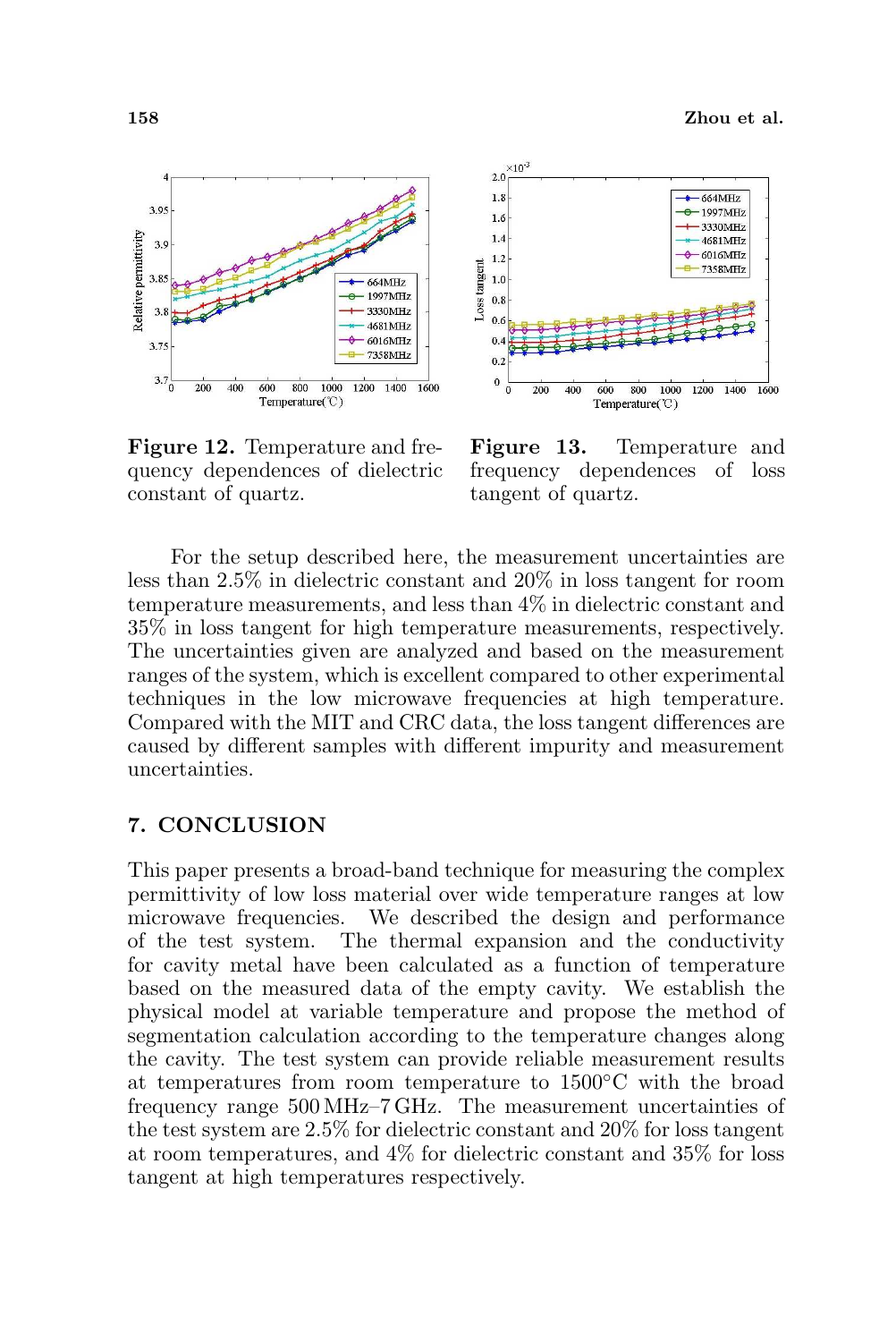#### Progress In Electromagnetics Research, Vol. 113, 2011 159

The shortcoming of the test system is that the quality factor of stripline cavity is low especially at high temperatures, so measurement uncertainty for loss tangent is high when measuring low-loss materials. The cavity metal should have excellent conductivity and work stable at high temperature. In future work, the metal should be carefully selected based on lots of experiments at high temperature. In addition, we believe the frequency of the test system can be expanded to other bands and elevated to higher temperature.

#### REFERENCES

- 1. Hasar, U. C., "Unique permittivity determination of low-loss dielectric materials from transmission measurements at microwave frequencies," Progress In Electromagnetics Research, Vol. 107, 31– 46, 2010.
- 2. Hasar, U. C. and E. A. OralA, "Metric function for fast and accurate permittivity determination of low-to-high-loss materials from reflection measurements," Progress In Electromagnetics Research, Vol. 107, 394–412, 2010.
- 3. Hauschild, T. and R. K. Ochel, "Measurement of complex permittivity of solids up to 1000°C," Microwave Symposium Digest, 1687–1690, San Francisco, CA, USA, June 17–21, 1996.
- 4. Gershon, D. L., J. P. Calame, Y. Carmel, T. M. Antonsen, Jr., and R. M. Hutcheon, "Open-ended coaxial probe for high-temperature and broad-band dielectric measurements," IEEE Transactions on Microwave Theory and Technology, Vol. 56, No. 3, 684–692, 2008.
- 5. Ma, L. X, H. Zhang, and C. X. Zhang, "Analysis on the reflection characteristic of electromagnetic wave incidence in closed nonmagnetized plasma," Journal of Electromagnetic Waves and Applications, Vol. 22, No. 17–18, 2285–2296, 2008.
- 6. Wang, Z., W. Che, and L. Zhou., "Uncertainty analysis of the rational function model used in the complex permittivity measurement of biological tissues using PMCT probes within a wide microwave frequency band," Progress In Electromagnetics Research, Vol. 90, 137–150, 2009.
- 7. Baeraky, T. A., "Microwave measurements of dielectric properties of zinc oxide at high temperature," Egyptian Journal of Solids, Vol. 30, No. 1, 13–18, 2007.
- 8. Li, Y., J. Li, and X. He, "Study on high temperature dielectric properties of magnetic window materials by cavity resonator method," Journal of Infrared and Millimeter Waves, Vol. 23, No. 2, 157–160, April 2004.